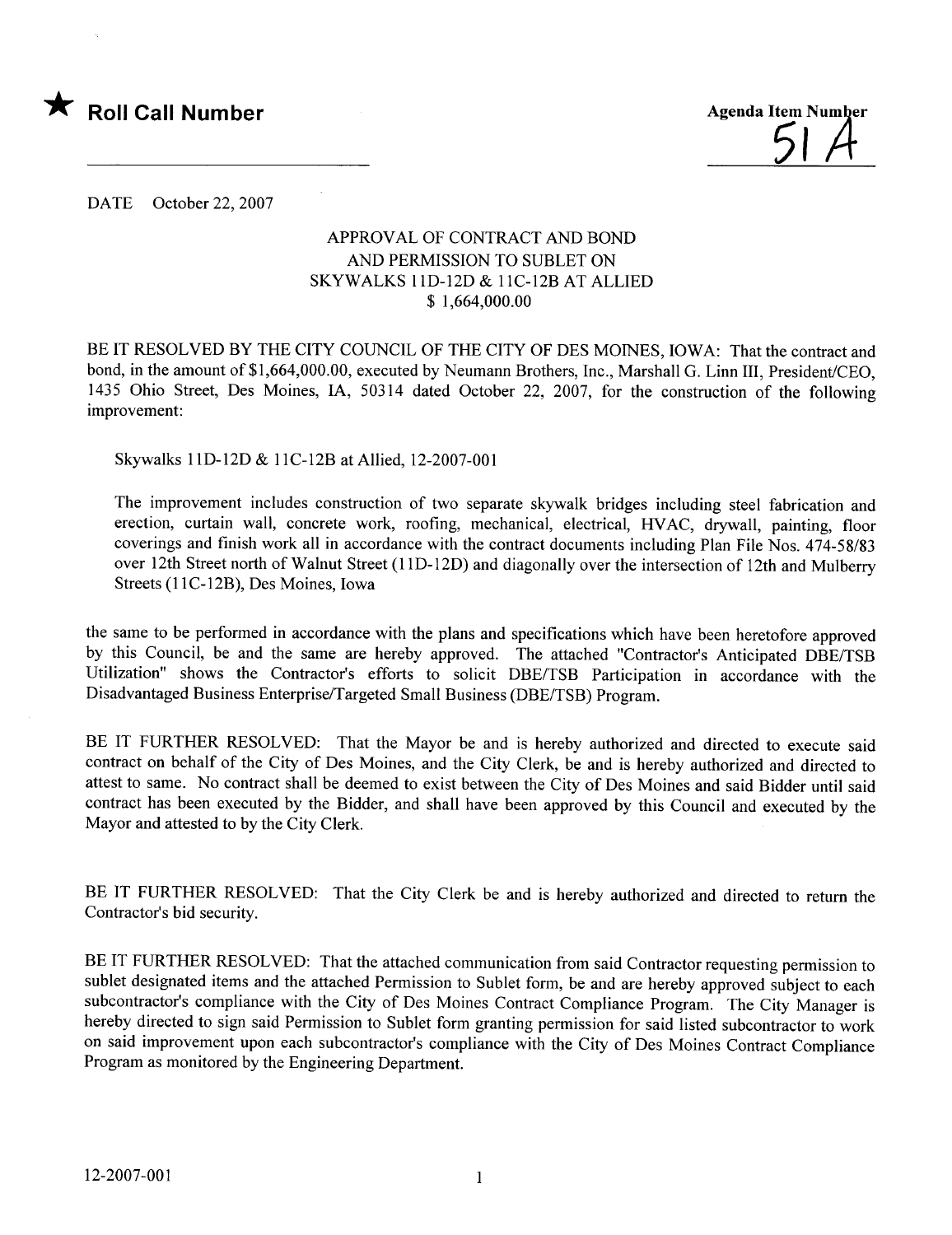

slA

DATE October 22, 2007

BE IT FURTHER RESOLVED: That the Des Moines Finance Director is hereby authorized to encumber this contract amount against the funds as identified below, and to acquire Builder's Risk Insurance, if appropriate, for the above referenced improvement.

Moved by to adopt. FORM APPROVED Kathleen Vanderpool Deputy City Attorney

Funding Source: 2007-2008 CIP, Page Sidewalk-6, Downtown Skywalk System, SID094, Various Funding, Being:

\$369,119.76 in private funds from Nationwide and \$1,294,880.24 in TIF-backed G.O. Bonds based on the Engineer's Estimate including an interim loan of\$155,000 in TIF-backed G.O. Bonds from CIP Page Street-25, STR138

| <b>COUNCIL ACTION</b> | <b>YEAS</b> | <b>NAYS</b> | <b>PASS</b> | <b>ABSENT</b>   |
|-----------------------|-------------|-------------|-------------|-----------------|
| <b>COWNIE</b>         |             |             |             |                 |
| <b>COLEMAN</b>        |             |             |             |                 |
| <b>HENSLEY</b>        |             |             |             |                 |
| <b>KIERNAN</b>        |             |             |             |                 |
| <b>MAHAFFEY</b>       |             |             |             |                 |
| <b>MEYER</b>          |             |             |             |                 |
| <b>VLASSIS</b>        |             |             |             |                 |
| <b>TOTAL</b>          |             |             |             |                 |
| <b>MOTION CARRIED</b> |             |             |             | <b>APPROVED</b> |
|                       |             |             |             |                 |
|                       |             |             |             |                 |
|                       |             |             |             |                 |
|                       |             |             |             | Mayor           |

I, Diane Rauh, City Clerk of said City Council, hereby certify that at a meeting of the City Council, held on the above date, among other proceedings the above was adopted.

IN WITNESS WHEREOF, I have hereunto set my hand and affixed my seal the day and year first above written.

**24**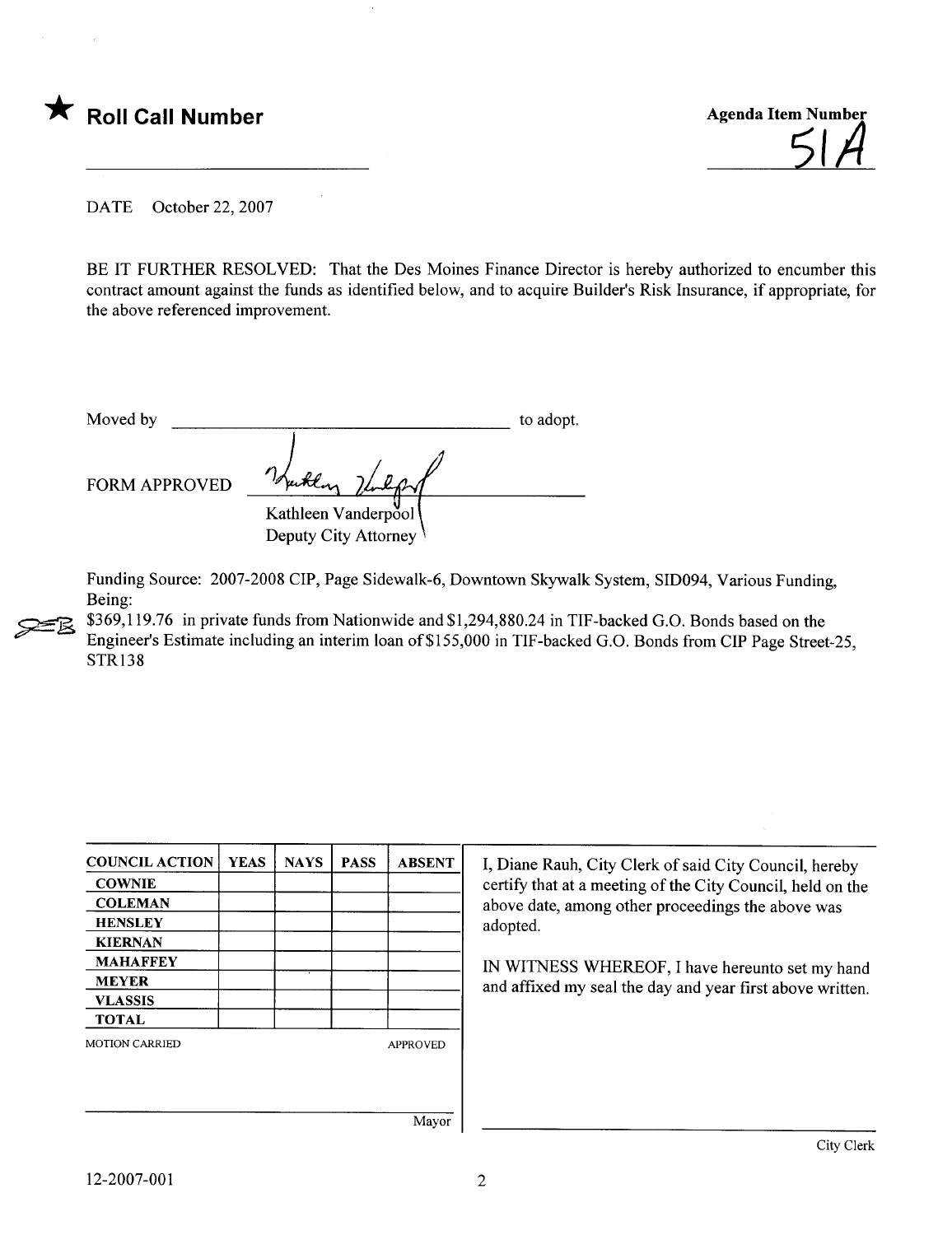Department of Engineering Department of Engineering<br>City of Des Moines, Iowa



## CONTRACTOR'S ANTICIPATED DBE/TSB UTILIZATION Skywalks 11D-12D & 11C-12B at Allied

## Activity ID 12-2007-001

On October 9, 2007, Neumann Brothers, Inc., Marshall G. Linn II, President/CEO, 1435 Ohio Street, Des Moines, IA 50314 submitted a proposal for construction of the Skywalks 11D-12D & 11C-12B at Allied. Activity ID 12-2007-001, which the City Council has determined to be the lowest responsible, responsive bid for said project in the amount of \$1,664,000.00. The proposal included a statement that the Disadvantaged Business Enterprise/Targeted Small Business (DBE/TSB) Program shall apply to this project.

The Engineering Department has prepared this report summarizing the information that Neumann Brothers, Inc., has submitted indicating that it anticipates utilizing the following DBE/TSB companies on this project:

| DBE/TSB Name              | Description of Work                    | <b>Estimated Amount</b> |
|---------------------------|----------------------------------------|-------------------------|
| <b>Bonnies Barricades</b> | Traffic Control                        | \$14,300.00             |
|                           | <b>Estimated DBE/TSB Participation</b> | \$14,300.00             |
|                           | Neumann Brothers, Inc. Amount          | \$1,664,000.00          |
|                           | Percentage of DBE/TSB Participation    | 0.86%                   |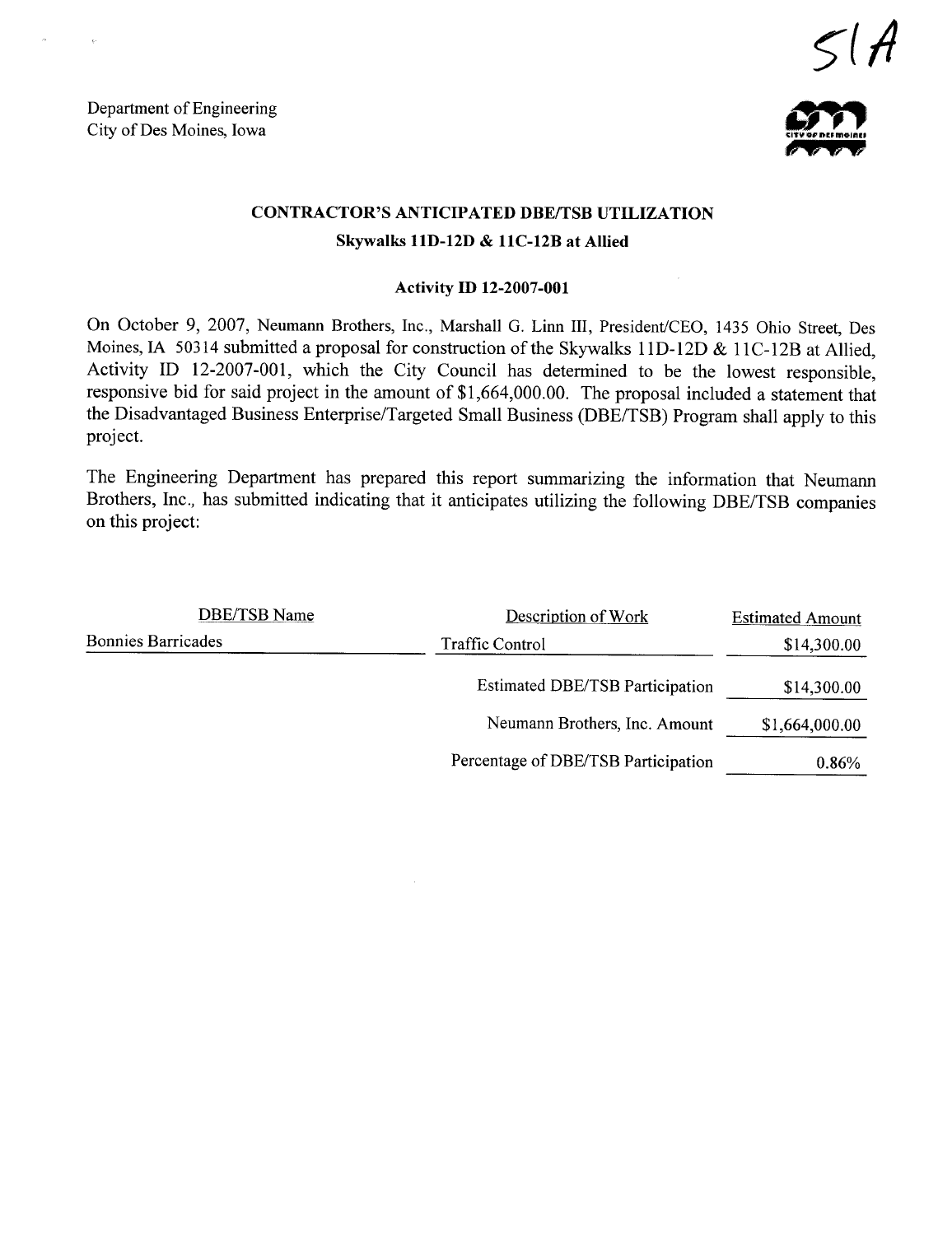$\label{eq:3.1} \mathcal{F}^{\mathcal{L}}_{\mathcal{F}}(\mathcal{L}^{\mathcal{L}}_{\mathcal{F}}(\mathcal{L}^{\mathcal{L}}_{\mathcal{F}})) = \mathcal{F}^{\mathcal{L}}_{\mathcal{F}}(\mathcal{L}^{\mathcal{L}}_{\mathcal{F}}(\mathcal{L}^{\mathcal{L}}_{\mathcal{F}}))$ 

## PERMISSION TO SUBLET

| <b>Project</b> Skywalks 11D-12D & 11C-12B at Allied |                                                                                                                                                                | <b>Date <i>Date</i></b>                                 | October 15, 2007                                     |
|-----------------------------------------------------|----------------------------------------------------------------------------------------------------------------------------------------------------------------|---------------------------------------------------------|------------------------------------------------------|
| <b>Contractor</b> Meumann Brothers, Inc.            |                                                                                                                                                                | <b>Contract No.</b> 14320                               |                                                      |
| <b>Federal Tax ID</b> 42-0435640                    |                                                                                                                                                                | <b>Activity ID</b> 12-2007-001                          |                                                      |
| <b>ITEM TO BE SUBLET</b>                            | <b>ORGANIZATION</b><br><b>TO PERFORM</b><br><b>WORK</b>                                                                                                        | <b>STATE IF</b><br><b>ORGANIZATION</b><br><b>IS DBE</b> | <b>COST OF</b><br><b>WORK TO BE</b><br><b>SUBLET</b> |
| <b>Traffic Control</b>                              | <b>Bonnie's Barricades</b><br>1547 Michigan Street<br>Des Moines, IA. 50314<br>$(515) 282 - 8877$<br>Federal Tax ID 42-1250395                                 | Yes                                                     | \$14,300.00                                          |
| <b>Steel Erection</b>                               | <b>Northwest Steel Erection</b><br>5125 Beisser Drive<br>Grimes, IA. 50111<br>Shaun O'Toole<br>$(515)$ 986-0380<br>Federal Tax ID 47-0799239                   | <b>No</b>                                               | \$177,500.00                                         |
| Air Barrier                                         | CK Fairco<br>101-1/2 E Jefferson, Suite 2<br>Winterset, IA. 50273<br>Chris Fairholm<br>$(515)$ 462-9032<br>Federal Tax ID 42-1514120                           | <b>No</b>                                               | \$3,350.00                                           |
| Roofing                                             | <b>Bailey Roofing</b><br>10110 Dennis Drive<br>Urbandale, IA. 50322<br>Joe Battin<br>$(515)$ 253-0191<br>Federal Tax ID 42-1327245                             | <b>No</b>                                               | \$86,420.00                                          |
| <b>Curtain Wall and Metal Panels</b>                | <b>Premier Glazing Systems</b><br>8302 Westown Pkwy, Suite 7103<br>West Des Moines, IA. 50266<br>Tony Benetti<br>$(515)$ 987-2327<br>Federal Tax ID 20-2787103 | No                                                      | \$511,690.00                                         |
| Framing, Drywall, Acoustic, Spray<br>Insulation     | Olympic Wall Systems<br>317 East Court Avenue<br>Des Moines, IA. 50309<br><b>Brandon Hove</b><br>$(515)$ 244-8339<br>Federal Tax ID 41-1365639                 | No                                                      | \$114,490.00                                         |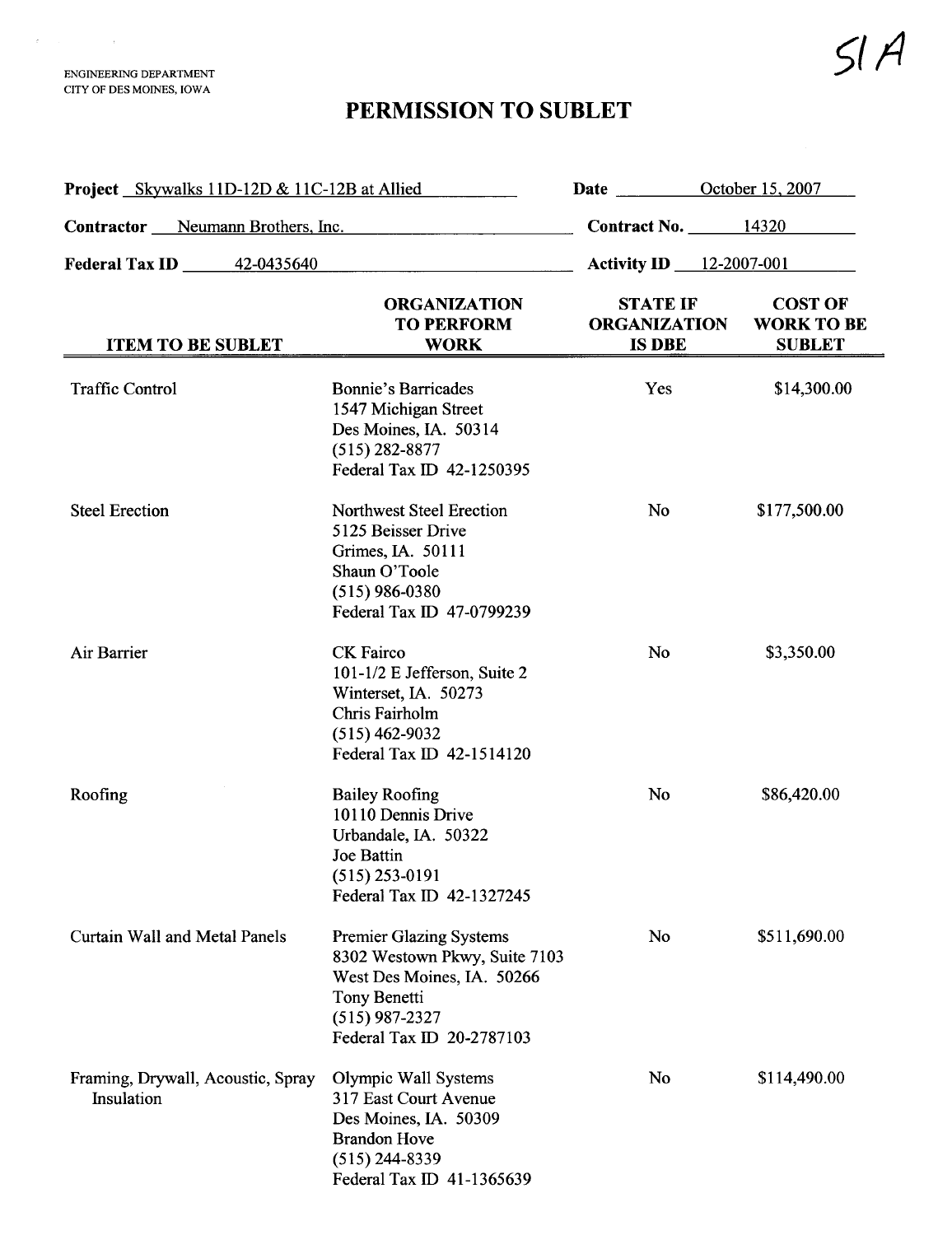| Painting                                            | Color, Inc.<br>2122 Fleur Drive<br>Des Moines, IA. 50321<br>Jim Agan<br>$(515)$ 288-4855<br>Federal Tax ID 42-0670208                                 | No             | \$9,210.00     |
|-----------------------------------------------------|-------------------------------------------------------------------------------------------------------------------------------------------------------|----------------|----------------|
| Flooring                                            | <b>Allied Construction Services</b><br>2122 Fleur Drive<br>Des Moines, IA. 50321<br><b>Ed Brooks</b><br>$(515)$ 288-4855<br>Federal Tax ID 42-0670201 | <b>No</b>      | \$15,660.00    |
| Plumbing & HVAC                                     | <b>CMK</b> Enterprise<br>1650 Destination Drive, Suite A<br>Grimes, IA. 50111<br>Lee Wolfe<br>$(515)$ 986-1464<br>Federal Tax ID 20-5592849           | No             | \$85,438.00    |
| Fire Sprinkler                                      | Midwest Automatic Sprinkler<br>1821-1823 Raccoon Street<br>Des Moines, IA. 50317<br>Collin Lyddon<br>$(515)$ 262-0361<br>Federal Tax ID 42-1094154    | <b>No</b>      | \$4,360.00     |
| Electrical                                          | Commonwealth Electric Company<br>1530 $2nd$ Avenue<br>Des Moines, IA. 50314<br>Jeffery Gero<br>$(515)$ 288-5783<br>Federal Tax ID 47-0708027          | No             | \$103,639.00   |
| Cost of Items Sublet This Request                   |                                                                                                                                                       |                | \$1,106,057,00 |
| Cost of Items Previously Sublet                     |                                                                                                                                                       |                | \$0.00         |
| <b>Total Cost of Items Sublet</b>                   |                                                                                                                                                       |                | \$1,106,057.00 |
| Cost of Specialty Items                             |                                                                                                                                                       | \$1,091,757.00 |                |
| (a) Total Cost of Sublet Items Less Specialty Items |                                                                                                                                                       |                | \$14,300.00    |
| <b>Total Contract Amount</b>                        |                                                                                                                                                       | \$1,664,000.00 |                |
| (b) Total Contract Amount Less Specialty Items      |                                                                                                                                                       |                | \$572,243.00   |
| Percentage of Contract to be Sublet $(a + b)$       |                                                                                                                                                       |                | 2.5%           |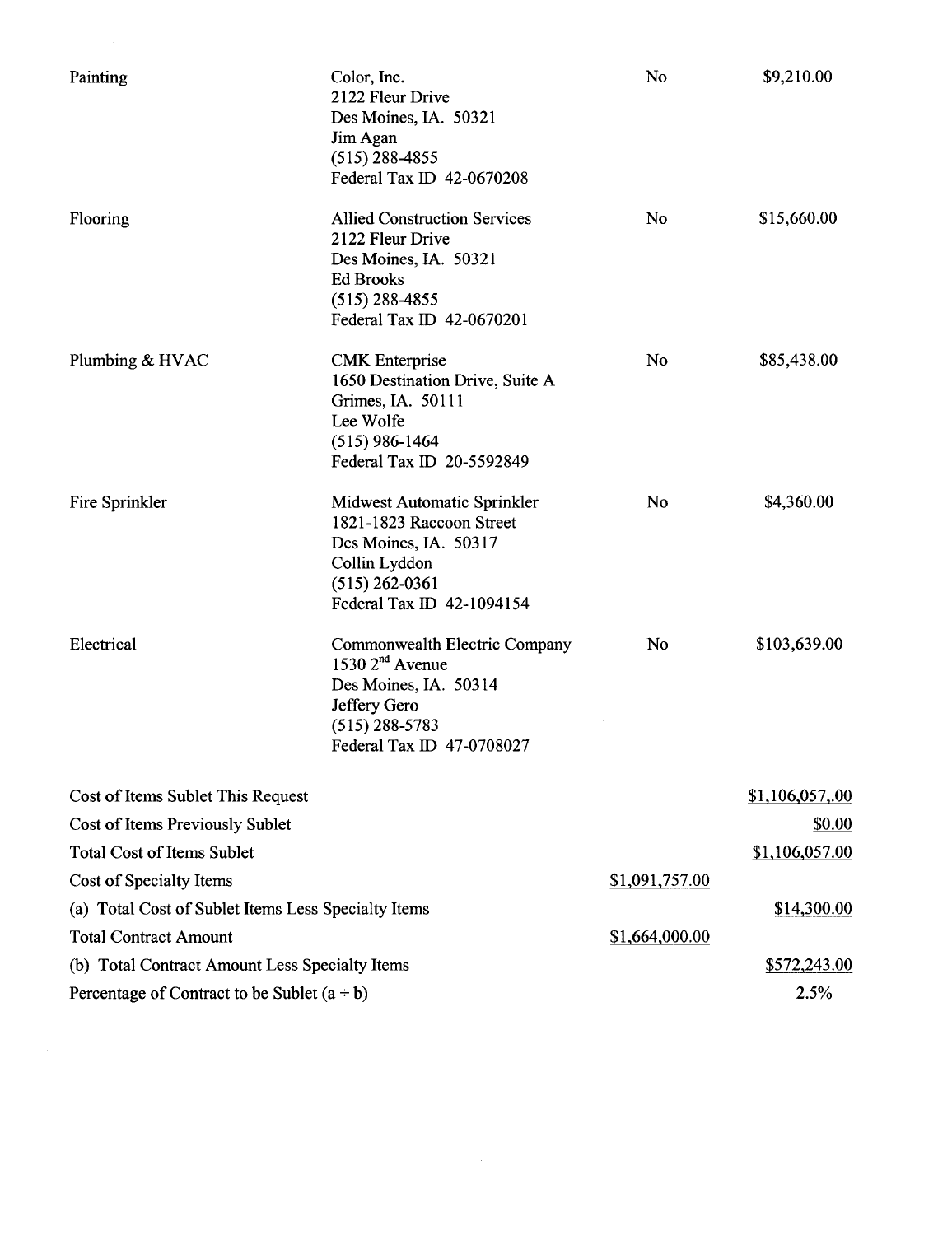Permission is subject to subcontractors' compliance with the City of Des Moines Contract Compliance Program, and clearance of subcontractors by the Engineering Department is required prior to their starting work. Permission is given with the understanding that the prime contractor shall be held responsible for the subcontractor's full compliance of all terms of the contract.

Attachment: Contractor's Letter

Form Routing: Project Engr. - City Engr. - Engr. Admin. - City Clerk/City Manager - Engr. Admin. - Distrbution

Form Distribution: Original - Project File Copy - Project Engineer Copy - Prime Contractor

ENG. 90-59

ompinance of all terms of the contract.<br>
Attachment: Contractor's Letter<br>
Requesting Subletting<br>
Form Routing: Project Engr. - City Engr. -

Date

City Manager Date

Roll Call No. Date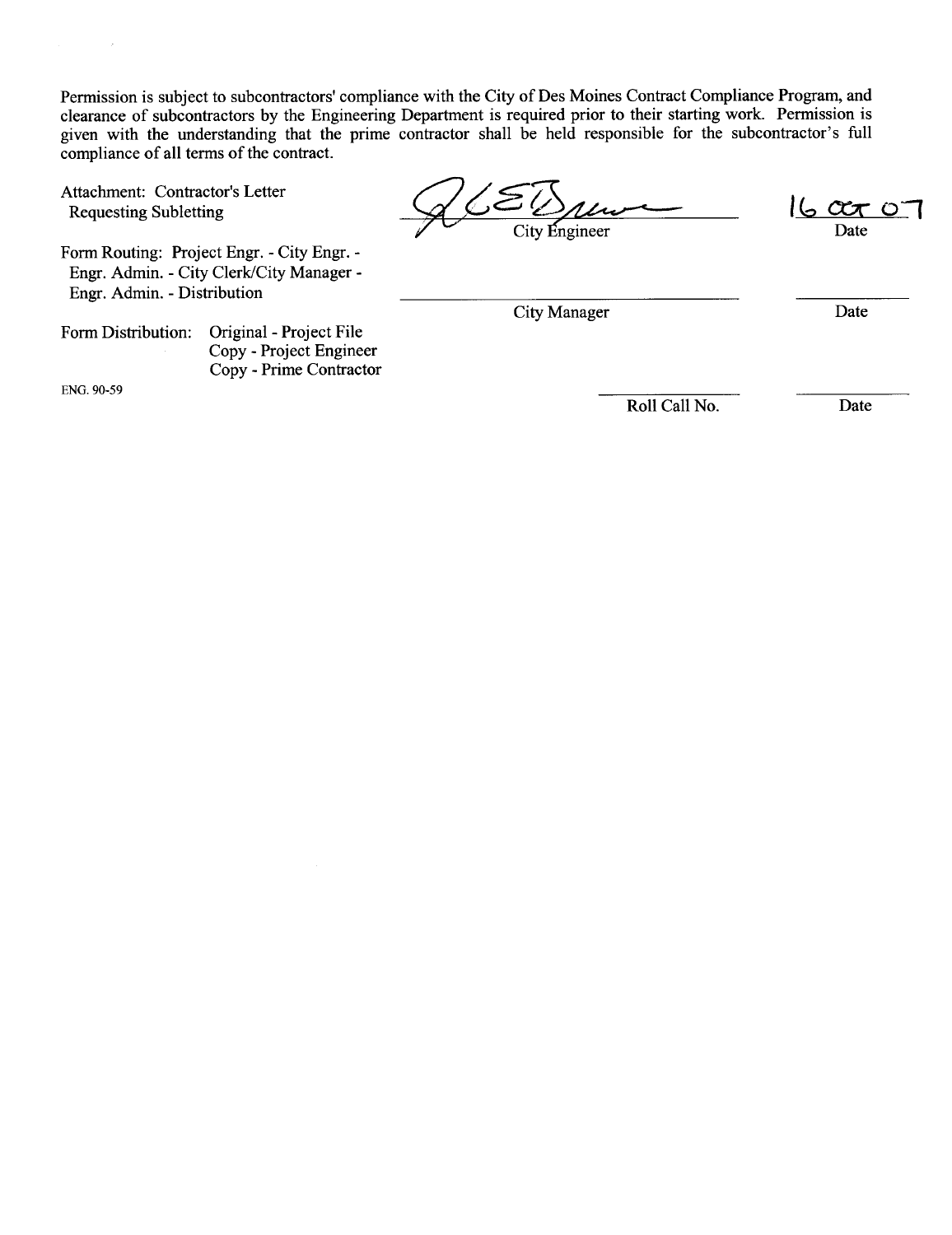| NEUMANN BROTHERS INC<br>NEUMANN BROTHERS, INC.<br>1435 OHIO STREET<br>DES MOINES, IA 50314<br>Ph: (515)243-0156                |        |                   | Fax: 5152430165                |                   | Oct 12 2007                    | 16:51                                   | P.01<br>neumann                     |
|--------------------------------------------------------------------------------------------------------------------------------|--------|-------------------|--------------------------------|-------------------|--------------------------------|-----------------------------------------|-------------------------------------|
|                                                                                                                                |        |                   | Letter of Transmittal          |                   |                                |                                         |                                     |
| To: Mark Hutchens<br>Ph: (515)283-4045 Fax: 515-237-1814<br>Des Moines; City of<br>602 Robert D Ray Dr<br>Des Moines, IA 50309 |        |                   |                                |                   | Transmittal #: 1<br>Job:       | Date: 10/12/2007                        | 07-8-014 Skywalks 11D-12D & 11C-12B |
| Subject:<br>Permission to Subcontract                                                                                          |        |                   |                                |                   |                                |                                         |                                     |
| <b>WE ARE SENDING YOU:</b>                                                                                                     |        | <b>M</b> Attached | D.                             |                   | Under separate cover - vla Fax |                                         |                                     |
| THE FOLLOWING ITEMS:                                                                                                           | U      | Shop drawings     | П                              | <b>Prints</b>     | П                              | Plans                                   |                                     |
|                                                                                                                                | С      | Copy of letter    | Đ.                             |                   | Change order<br>Г.             | Specifications                          |                                     |
|                                                                                                                                | U.     | Samples           |                                | $\square$ , Other |                                |                                         |                                     |
| <b>Document Type</b>                                                                                                           | Copies | <b>Date</b>       | No.                            |                   | Description                    |                                         |                                     |
| Other                                                                                                                          | 1      | 10/12/07          |                                |                   | Subcontractor Listing          |                                         |                                     |
|                                                                                                                                |        |                   |                                |                   |                                |                                         |                                     |
| THESE ARE TRANSMITTED as checked below:                                                                                        |        |                   |                                |                   |                                |                                         |                                     |
| <b>E</b> For approval                                                                                                          | Г.     |                   | Approved as submitted          |                   |                                |                                         |                                     |
| F For your use                                                                                                                 | Г3,    |                   | Approved as noted              |                   |                                | Resubmit __ copies for approval         |                                     |
| <b>E</b> As requested                                                                                                          | $\Box$ |                   | Returned for corrections       |                   |                                | <b>E</b> Submit copies for distribution |                                     |
| <b>E</b> For review and comment                                                                                                | E.     | Other             |                                |                   |                                | Return __ corrected prints              |                                     |
| <b>C</b> FOR BIDS DUE                                                                                                          | C.     |                   | <b>Returning Loaned Prints</b> |                   |                                |                                         |                                     |
| Remarks: Attached is the list of subcontractors you requested. Please let me know if you have any questions. Thank you.        |        |                   |                                |                   |                                |                                         |                                     |

Copy To:

 $\Delta \sim 10^{-1}$  $\bar{\mathcal{A}}$ 

From: Pottratz, Daniel C. (Neumann Brothers, Inc.) Signature:

والراموس ستعارضه والمتحدث

If enclosures are not as noted, kindly notify us at once. Page 1 of 1

 $\cdot$ 

 $\sim$   $\sim$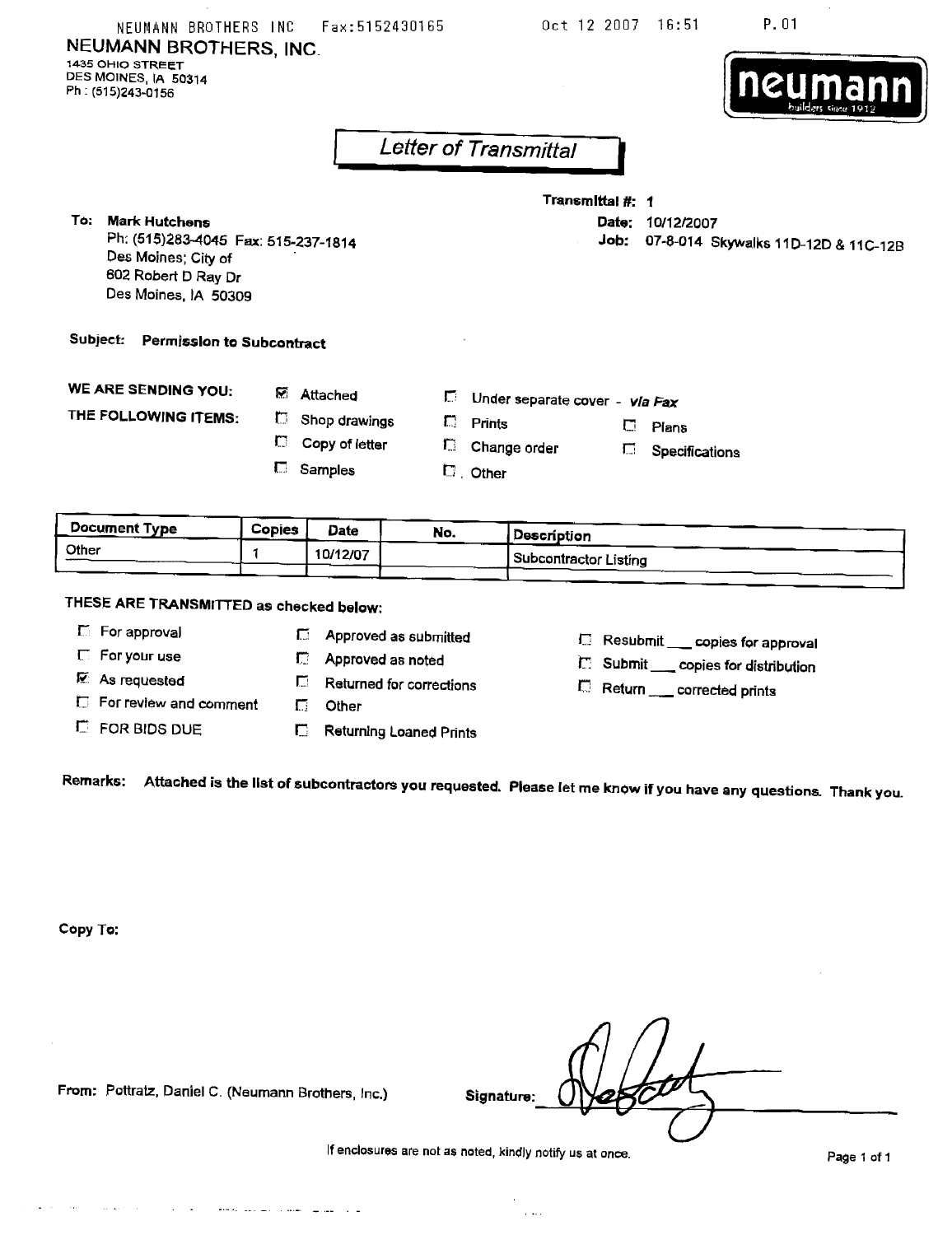|                                    | <b>Tentative Amount</b>   | \$14,300.00                                                                                                                                             | \$177,500.00                                                                                                                                                  | \$3,350.00                                                                                                                                                   | \$66,420.00                                                                                                                                                | \$511,690.00                                                                                                                                                |
|------------------------------------|---------------------------|---------------------------------------------------------------------------------------------------------------------------------------------------------|---------------------------------------------------------------------------------------------------------------------------------------------------------------|--------------------------------------------------------------------------------------------------------------------------------------------------------------|------------------------------------------------------------------------------------------------------------------------------------------------------------|-------------------------------------------------------------------------------------------------------------------------------------------------------------|
|                                    | <b>State</b><br>DBE?      | Yes lowa                                                                                                                                                | $\tilde{\mathbf{z}}$                                                                                                                                          | $\frac{5}{2}$                                                                                                                                                | $\frac{1}{2}$                                                                                                                                              | ş                                                                                                                                                           |
| Skywalks Project<br>Subcontractors | <b>Subcontractor Name</b> | Federal Tax ID #42-1250395<br>Des Moines, IA 50314-3532<br>Bonnie's Barricades<br>1547 Michigan Street<br>$(515)$ $282-4620$<br>ph: (515) 282-8877<br>ž | Federal Tax ID #47-0799239<br>Northwest Steel Erection<br>5125 Beisser Drive<br>ph: (515) 986-0380<br>fx: (515) 986-0384<br>Grimes, IA 50111<br>Shaun O'Toole | Federal Tax ID #42-1514120<br>101-1/2 E Jefferson, Suite 2<br>Winterset, IA 50273<br>ph: (515) 462-9032<br>fx: (515) 462-9036<br>Chris Fairholm<br>CK Fairco | Federal Tax ID #42-1327245<br>Urbandale, IA 50322<br>10110 Dennis Drive<br>fx: (515) 253-0206<br>ph: (515) 253-0191<br><b>Bailey Roofing</b><br>Joe Battin | 8302 Westown Pkwy, Suite 7103<br>50266<br>Premier Glazing Systems<br>West Des Moines, IA<br>ph: (515) 987-2327<br>fx: (515) 987-2458<br><b>Tony Benetti</b> |
| udewinsu                           | <b>Work Description</b>   | Traffic Barricades                                                                                                                                      | Structural Steel Erection                                                                                                                                     | Install Air Barrier                                                                                                                                          | Roofing                                                                                                                                                    | Curtain Wall and Metal Panels                                                                                                                               |
|                                    | <b>Division</b>           |                                                                                                                                                         | 5                                                                                                                                                             | L                                                                                                                                                            | r                                                                                                                                                          | æ                                                                                                                                                           |

 $\epsilon$ 

 $\chi_{\rm c} = 0.1$ 

AUTHLAUS BUBBATH

 $\sim$ 

 $\label{eq:2.1} \frac{1}{\sqrt{2}}\int_{0}^{\infty}\frac{1}{\sqrt{2\pi}}\left(\frac{1}{\sqrt{2\pi}}\right)^{2\alpha} \frac{1}{\sqrt{2\pi}}\int_{0}^{\infty}\frac{1}{\sqrt{2\pi}}\frac{1}{\sqrt{2\pi}}\frac{1}{\sqrt{2\pi}}\frac{1}{\sqrt{2\pi}}\frac{1}{\sqrt{2\pi}}\frac{1}{\sqrt{2\pi}}\frac{1}{\sqrt{2\pi}}\frac{1}{\sqrt{2\pi}}\frac{1}{\sqrt{2\pi}}\frac{1}{\sqrt{2\pi}}\frac{1}{\sqrt{2\pi}}\frac{1}{$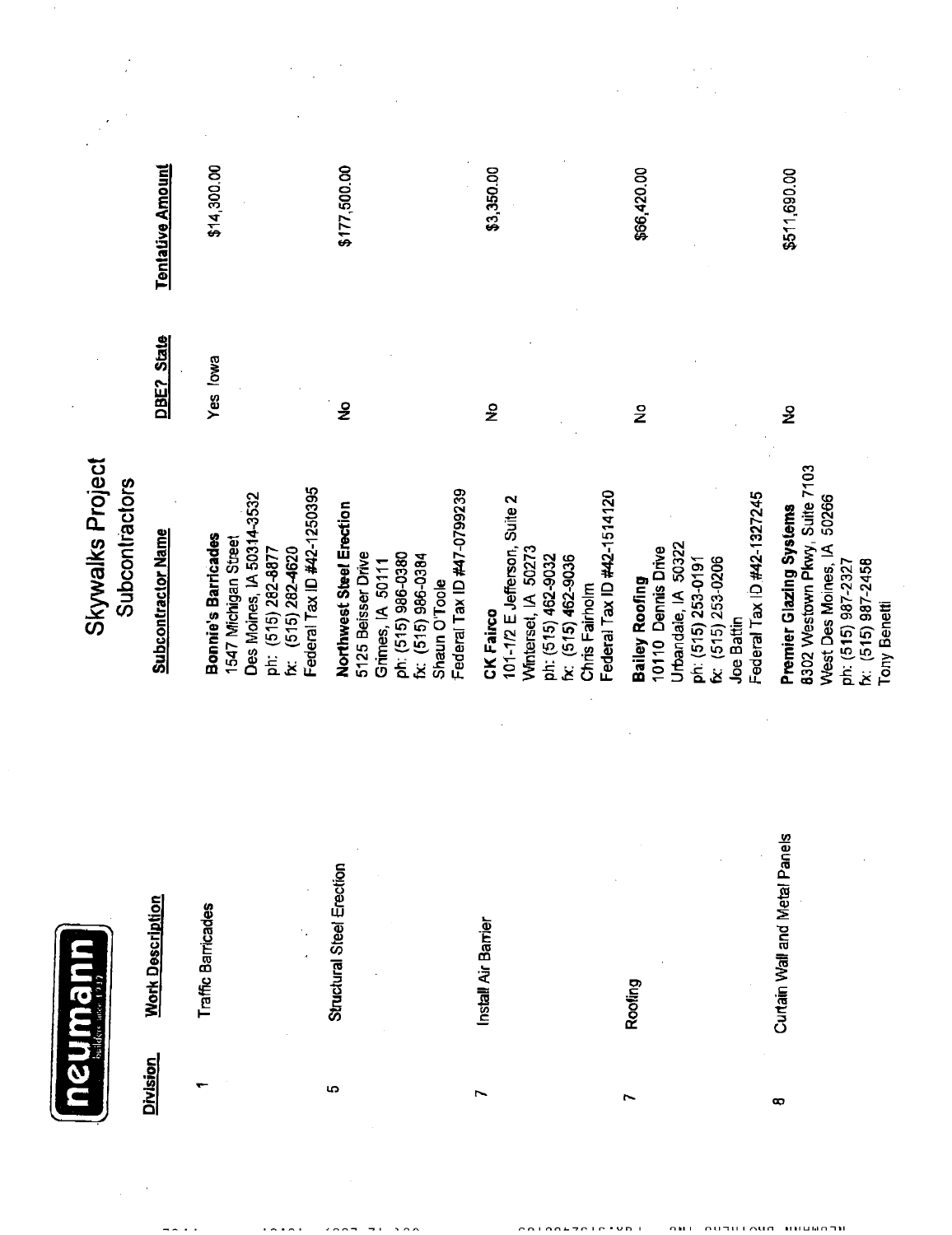| <b>Division</b> | <b>Work Description</b>                      |                                                                                                                                            |                      |                         |
|-----------------|----------------------------------------------|--------------------------------------------------------------------------------------------------------------------------------------------|----------------------|-------------------------|
|                 |                                              | Federal Tax ID #20-2787103<br><b>Subcontractor Name</b>                                                                                    | <b>State</b><br>DBE? | <b>Tentative Amount</b> |
| တ               | Framing, Drywall, Acoustic, Spray Insulation | Olympic Wall Systems<br>Des Moines, IA 50309<br>317 E Court Avenue<br>ph: (515) 244-8339                                                   | $\frac{1}{2}$        | \$114,490.00            |
|                 |                                              | Federal Tax ID #41-1365639<br>fx: (515) 244-8406<br>Brandon Hove                                                                           |                      |                         |
| တ               | Paint                                        | Des Moines, IA 50321<br>ph: (515) 288-4855<br>2122 Fleur Drive<br>Color, Inc.                                                              | $\frac{1}{2}$        | \$9,210.00              |
|                 |                                              | Federal Tax ID #42-0670208<br>fx: (515) 288-2069<br>Jim Agan                                                                               |                      |                         |
| ၜ               | Flooring                                     | <b>Allied Construction Services</b><br>Des Moines, IA 50321<br>ph: (515) 288-4855<br>2122 Fleur Drive                                      | $\tilde{z}$          | \$15,660.00             |
|                 |                                              | Federal Tax ID #42-0670201<br>fx: (515) 288-2069<br>Ed Brooks                                                                              |                      |                         |
| 40              | Plumbing and HVAC                            | 1850 Destination Dr., Suite A<br>ph: (515) 986-1464<br>$6x$ : $(515)$ 986-1473<br>Grimes, IA 50111<br><b>CMK</b> Enterprise<br>Lee Wolfe   | $\tilde{z}$          | \$85,438.00             |
| $\frac{5}{1}$   |                                              | Federal Tax ID #20-5592849                                                                                                                 |                      |                         |
|                 | Fire Sprinkler                               | Midwest Automatic Sprinkler<br>1821-1823 Raccoon Street<br>Des Moines, IA 50317<br>fx: (515) 265-0361<br>$(515)262 - 9311$<br>Colin Lyddon | $\frac{1}{2}$        | \$4,360.00              |
| $\frac{6}{1}$   |                                              | Federal Tax ID #42-1094154                                                                                                                 |                      |                         |
|                 | Electrical                                   | Commonwealth Electric Company<br>1530 2nd Avenue                                                                                           | ş                    | \$103,639.00            |

 $\mathcal{L}^{\text{max}}_{\text{max}}$ 

 $\sim 10^{11}$ 

 $\mathcal{L}^{\text{max}}_{\text{max}}$ 

 $\label{eq:2.1} \frac{1}{\sqrt{2}}\left(\frac{1}{\sqrt{2}}\right)^{2} \left(\frac{1}{\sqrt{2}}\right)^{2} \left(\frac{1}{\sqrt{2}}\right)^{2} \left(\frac{1}{\sqrt{2}}\right)^{2} \left(\frac{1}{\sqrt{2}}\right)^{2} \left(\frac{1}{\sqrt{2}}\right)^{2} \left(\frac{1}{\sqrt{2}}\right)^{2} \left(\frac{1}{\sqrt{2}}\right)^{2} \left(\frac{1}{\sqrt{2}}\right)^{2} \left(\frac{1}{\sqrt{2}}\right)^{2} \left(\frac{1}{\sqrt{2}}\right)^{2} \left(\$  $\mathcal{L}^{\text{max}}_{\text{max}}$  , where  $\mathcal{L}^{\text{max}}_{\text{max}}$ 

 $\sim$   $\sim$ 

cu la

 $16(9)$  /007 71.100

COLOGEZCICTVD L

 $\epsilon$ 

ART AUTOLARA BROSSER